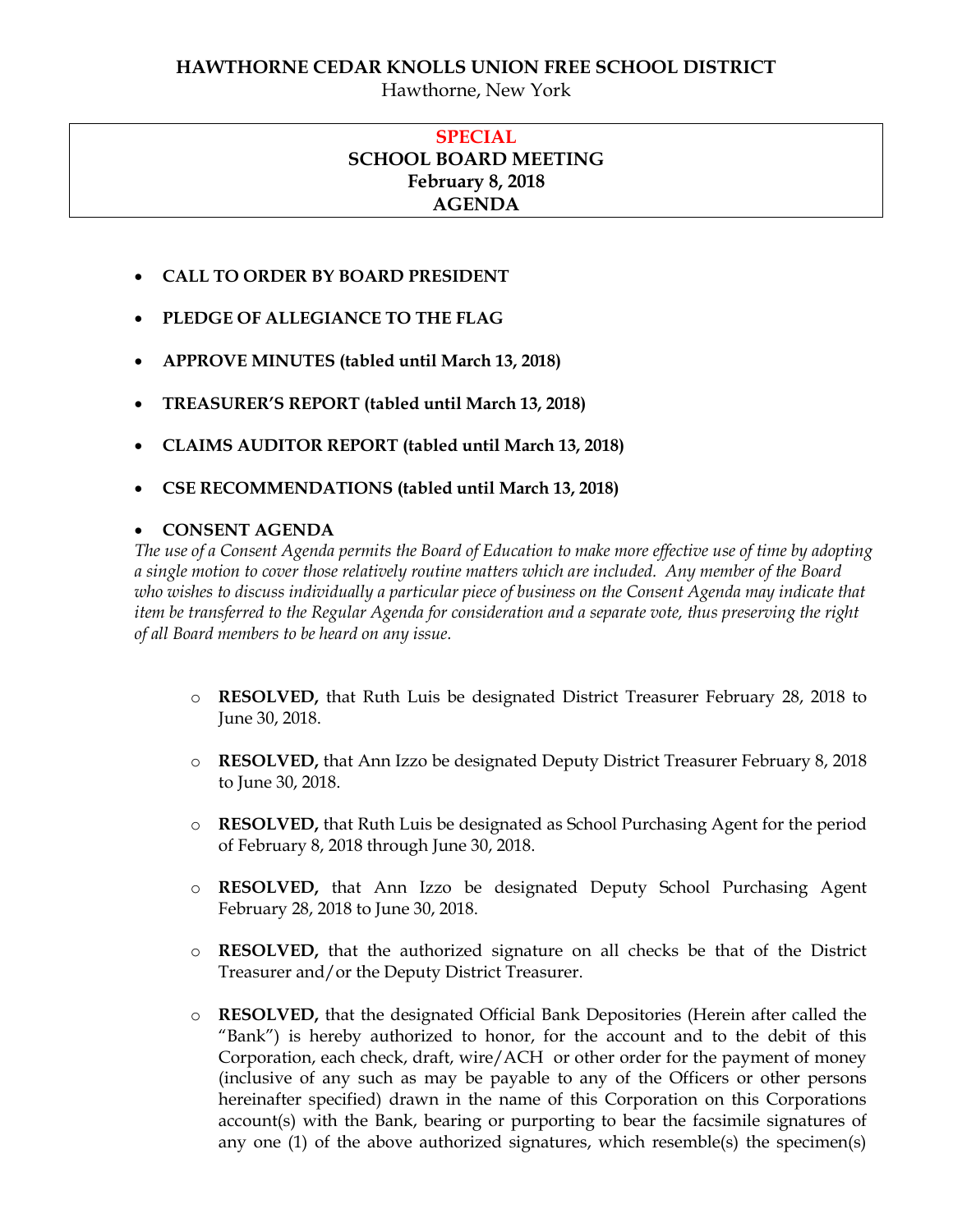### **HAWTHORNE CEDAR KNOLLS UNION FREE SCHOOL DISTRICT** Hawthorne, New York

thereof at any time(s) filed with the Bank by the Secretary or other Officer of this Corporation; also, that the honoring heretofore by the bank of any such items drawn as aforesaid is hereby ratified, confirmed and approved; That any and all resolutions, heretofore adopted by the Board of Directors of this Corporation and certified to the bank, as now governing the operation of this Corporation's aforesaid account(s) with it, are hereby continued in full force and effect, except as the same may be supplemented or modified by the forgoing part of this resolution, and That the said Bank may rely upon this resolution unless, and except to the extent that, this resolution shall be revoked or modified by a subsequent resolution of this Board, and until a certified copy of such subsequent resolution has been received by the bank.

- **RESOLVED,** that the District Treasurer (also Purchasing Agent), and the Deputy District Treasurer, be bonded in the amount of \$600,000 for the 2017-2018 School Year.
- **RESOLVED,** that the Superintendent of Schools (or his designee), be designated/authorized to:
	- approve the attendance of staff at Conferences, Conventions and Workshops
	- apply for grants
	- Authorized to certify payrolls
	- Authorized to submit bid notices to newspapers
	- Authorized to open bids (alternates: District Clerk, Board Members)
	- Authorized to invest funds as permitted by law
	- Authorized to issue Revenue Anticipation Notes to meet the district's obligations until revenue is received, the total not to exceed the amount as established by the Board of Education in a separate resolution
- **RESOLVED,** that the following staff be appointed as officers, due to the vacancies due to the resignation of the Assistant Superintendent of Finance, from February 8 through June 30, 2018:

| Records Access Officer          | Ann Izzo                       |
|---------------------------------|--------------------------------|
| Records Management Officer      | Ann Izzo                       |
| Title IX Compliance Officers    | Asst Superintendent/Curriculum |
|                                 | Director of PPS                |
| Civil Rights Compliance Officer | Director of PPS                |